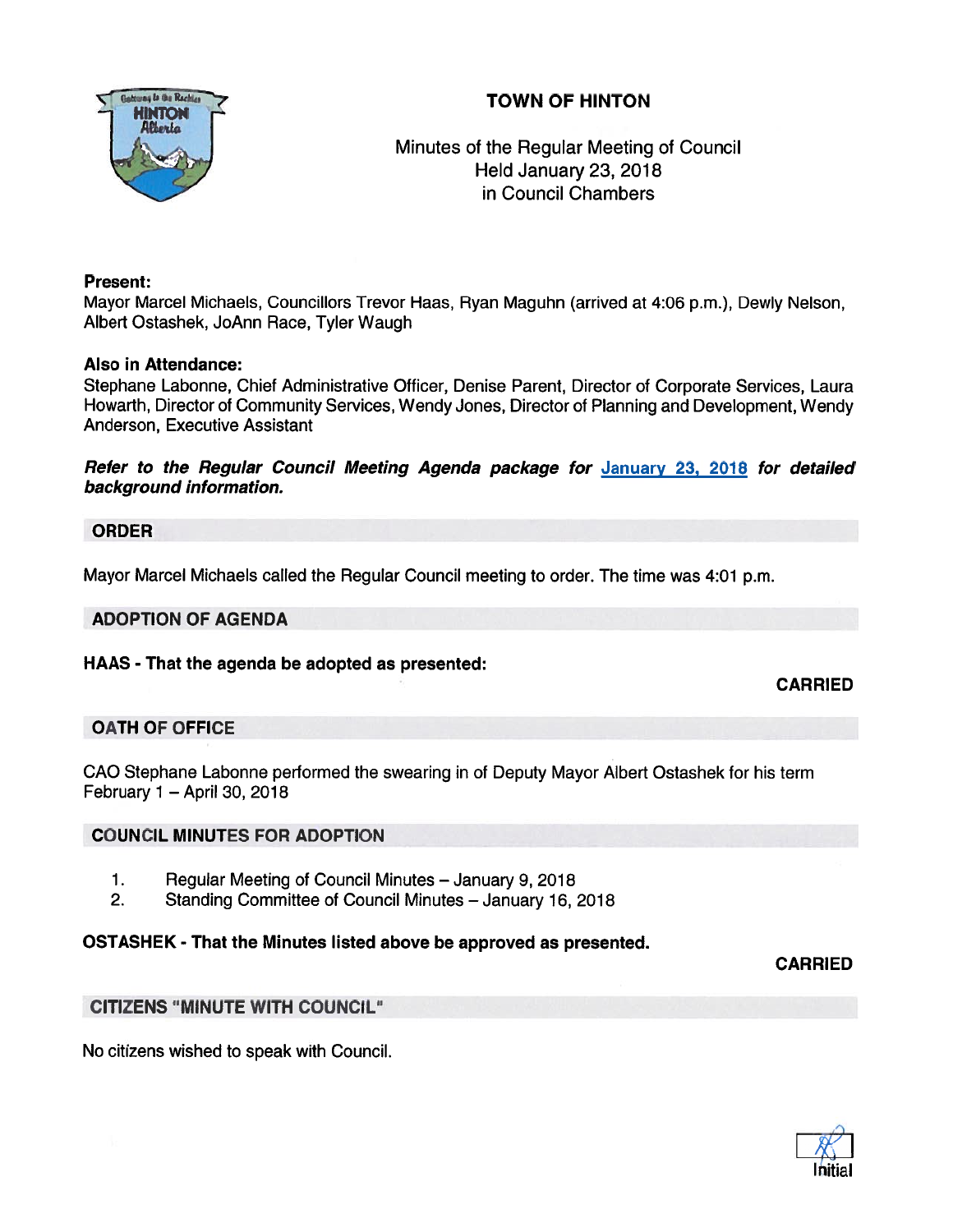### DELEGATIONS AND PRESENTATIONS

#### "Hinton Cares" Alberta Healthy Communities Approach

Yvonne Rempel, Community Facilitator, provided Council with <sup>a</sup> presentation on cancer prevention through healthy communities. Hinton Cares was developed approximately 2 years ago and have provided various programming.

A variety of Hinton data is available at www.AlbertaPreventsCancer.ca/PrevetionDashboard.

#### ACTION ITEMS

#### 1. 2018 Operating and Capital Budgets

RACE — That the Library allocation remains at \$475,000 as per previous Council motion in 2077. DEFEATED

NELSON — That \$350,000 allocated for project 18-PDO4 Beaver Boardwalk Condition Assessment be deferred until the March 20, 2018 Regular Council meeting.

DEFEATED

MAGUHN— That Council approves the 2078 proposed Operating Budget of \$34,182,182 and the new One-time Operating and Capital Budget of \$3,040,800

CARRIED

MAGUHN — That <sup>a</sup> property tax increase be 3.5% instead of 4% to be taken from transfers to reserves.

CARRIED

#### 2. 2018 Municipal Borrowing Bylaw

NELSON - That Council give Bylaw #1119 first reading. CARRIED OSTASHEK - That Council give Bylaw #1179 second reading. CARRIED HAAS - That Council give unanimous consent for third reading of Bylaw #1119. CARRIED OSTASHEK - That Council give Bylaw #7719 third reading. CARRIED INFORMATION ITEMS

1. Council Information Package #1 and #2 for January 23, 2018

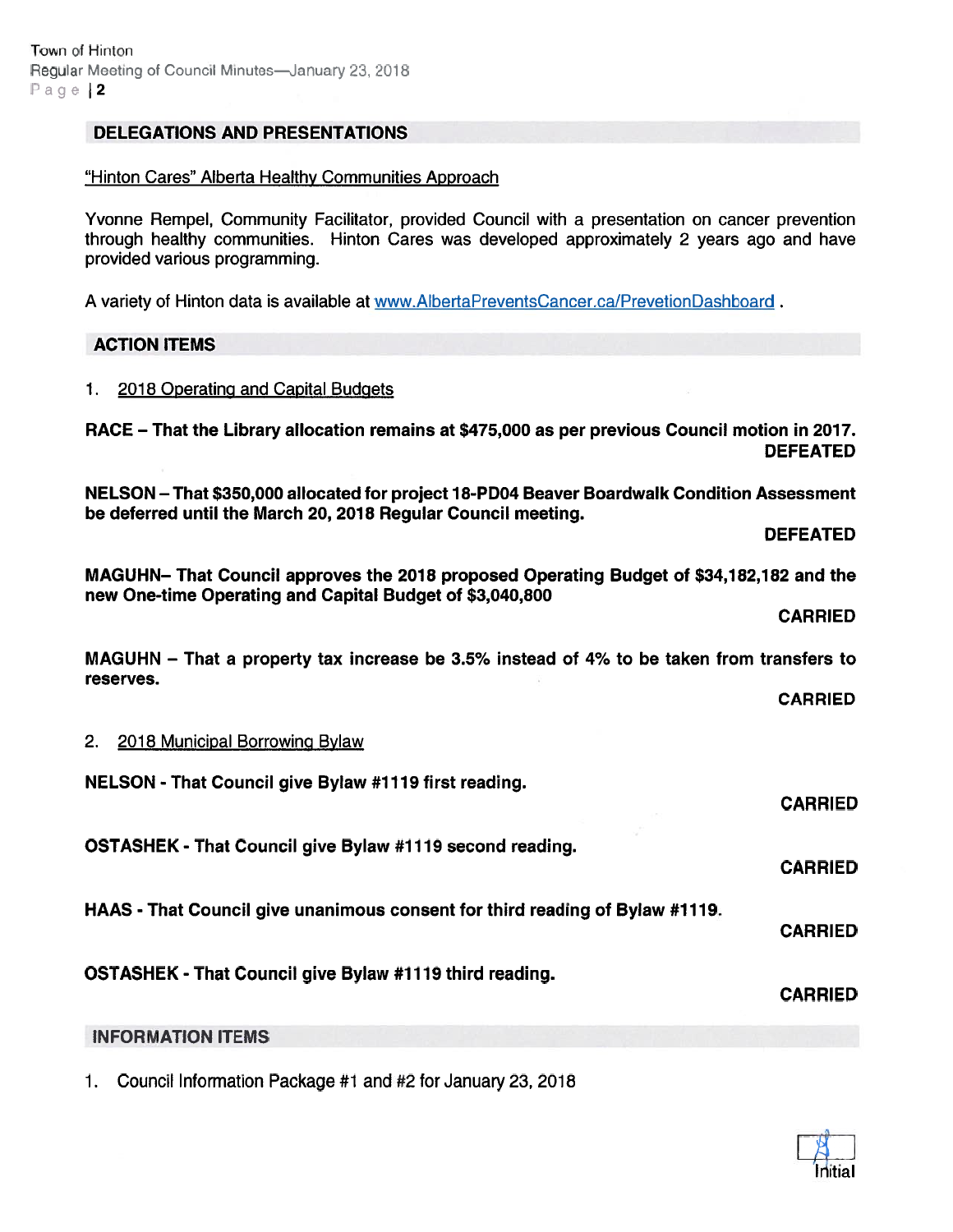## HAAS - That Council Information Packages #1 and #2 for January 23, <sup>2078</sup> accepted for information

### CARRIED

## REPORTS FROM MAYOR, COUNCIL, CHIEF ADMINISTRATIVE OFFICER

1. Council Updates (Training, Conferences, Committees, Community Events)

Councillors reported on the various committees, meetings and activities they attended since the last Regular Council meeting and what they <sup>p</sup>lan on attending in the coming weeks.

### 2. Administrative Inquiries

Councillor Race provided the following Administrative Inquiry.

Mr. Mayor and Members of Council, since being elected, one of the things <sup>I</sup> have been asked on numerous occasions from our residents and businesses, is the question of 'Who is marketing Hinton?" Whether it's marketing the tourism or outdoor adventure opportunities. Or marketing how easy it is to do business here, <sup>g</sup>iven Council completed updates to our Municipal Development Plan, Land-Use Bylaw, and two Area Structure Plans? As Council is well aware, one of our upcoming priorities is the development of an Economic Development Strategic Plan. <sup>I</sup> believe beginning the discussion now will help set the project up for success. <sup>I</sup> also recognize organizations like the Hinton and District Chamber of Commerce, Hinton and Region Economic Development Coalition, and West Yellowhead Community Futures, also <sup>p</sup>lay <sup>a</sup> role in marketing and promoting Hinton. As such, <sup>I</sup> would like Administration to bring forward an RFD to the February 20, 2018, Council meeting (or sooner if ready), that addresses the following:

- <sup>1</sup> What organizations are currently undertaking marketing and promotion activities for Hinton and what are their mandates?
- 2. What activities are the Town of Hinton undertaking to actively market and promote our community?
- 3. What activities or events could we be undertaking to market and promote our community and what is the cost?
- 4. Are there groups that we could be partnering with, but are not at this time, that could help further promote marketing of Hinton?
- 5. Are there other opportunities we should be considering that would help pu<sup>t</sup> Hinton "On the Map" and at what cost?

<sup>I</sup> look forward to the repor<sup>t</sup> coming forward and discussing further with Council. Thank you Mr. Mayor."

### 3. Chief Administrative Officer Report

Stephane Labonne, Chief Administrative Officer, provided an update on administrative matters.

### NOTICES OF MOTION

Council did not presen<sup>t</sup> any Notices of Motion.